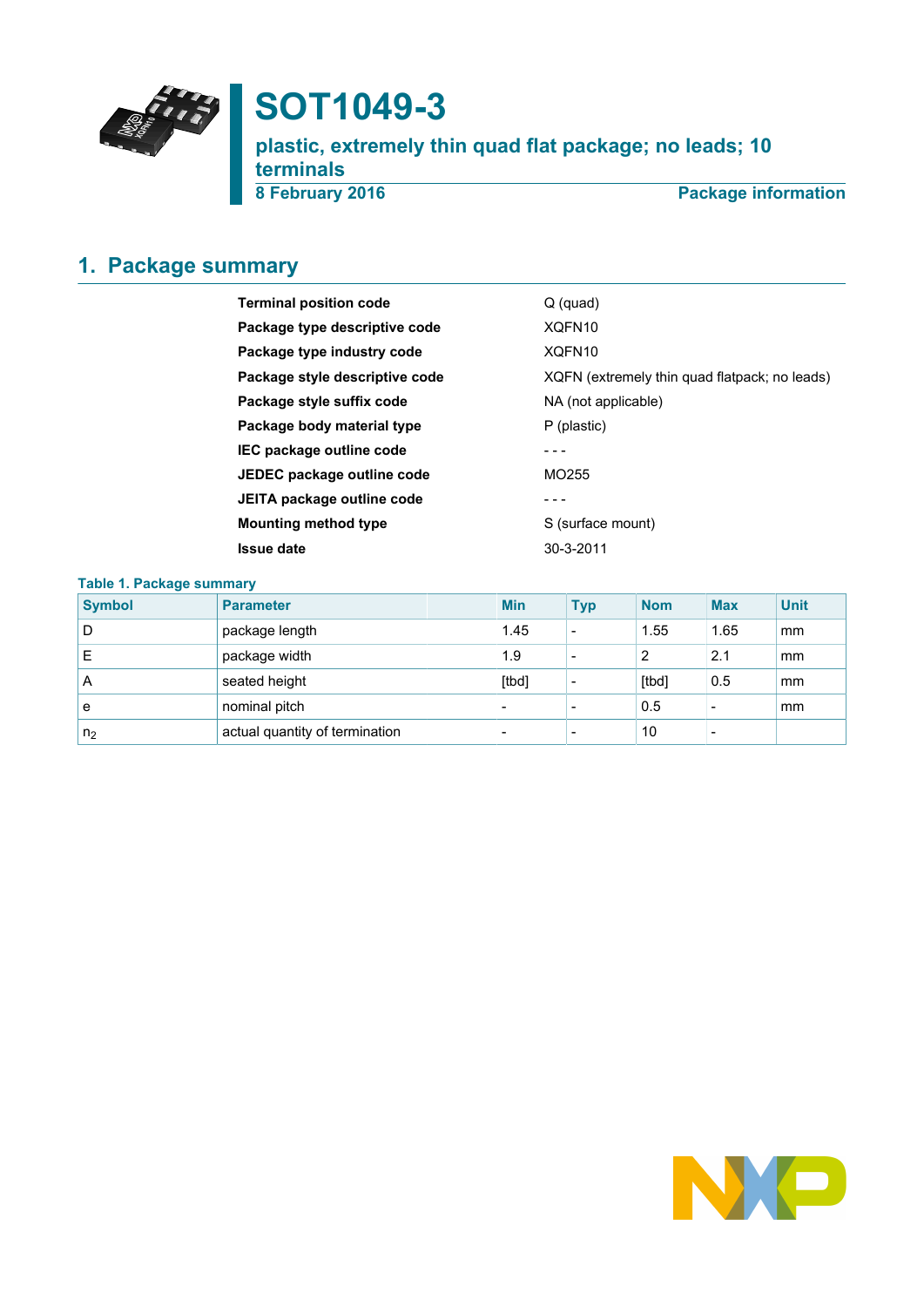# <span id="page-1-0"></span>**2. Package outline**



# **Fig. 1. Package outline XQFN10 (SOT1049-3)**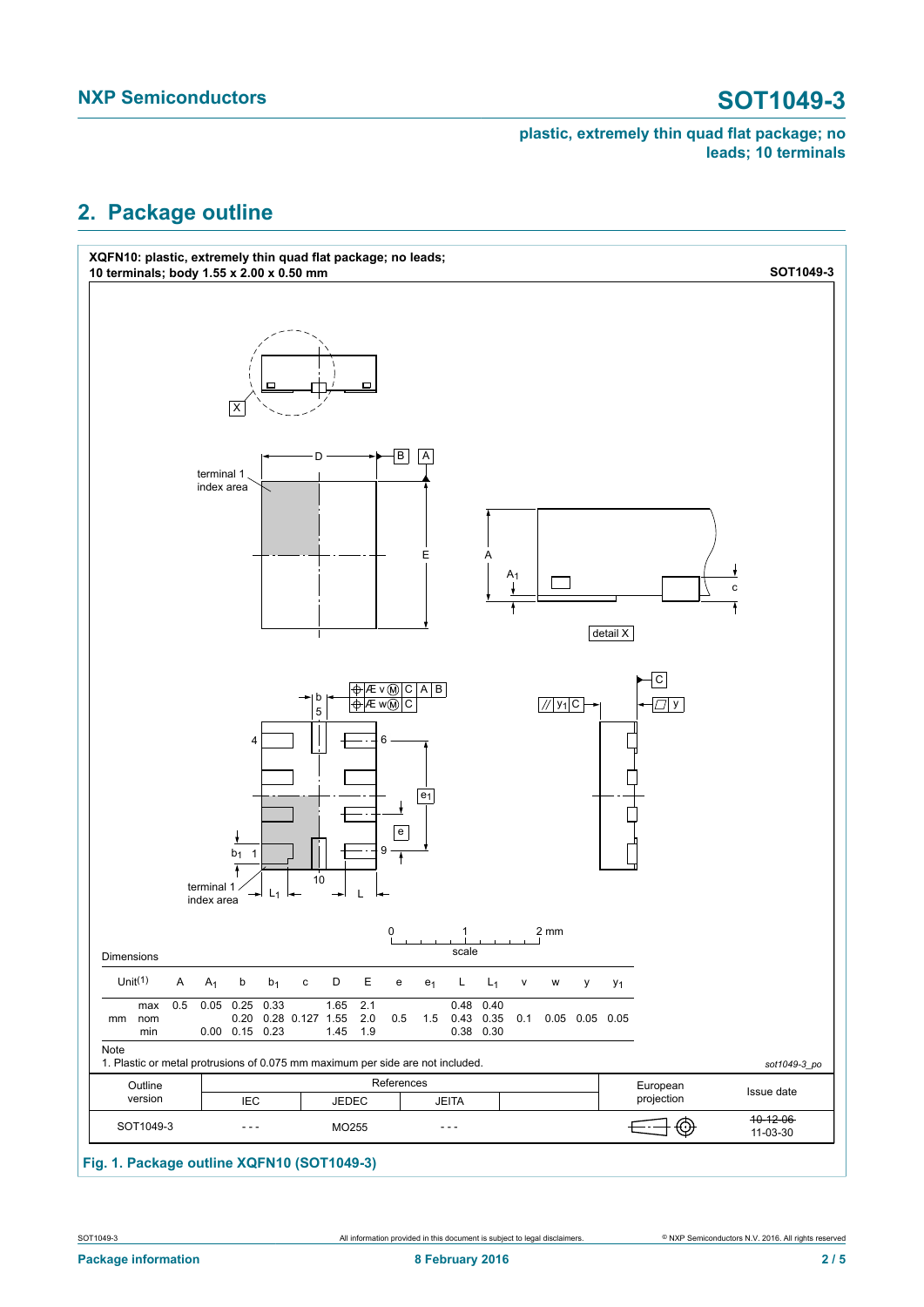# <span id="page-2-0"></span>**3. Soldering**



**Fig. 2. Reflow soldering footprint for XQFN10 (SOT1049-3)**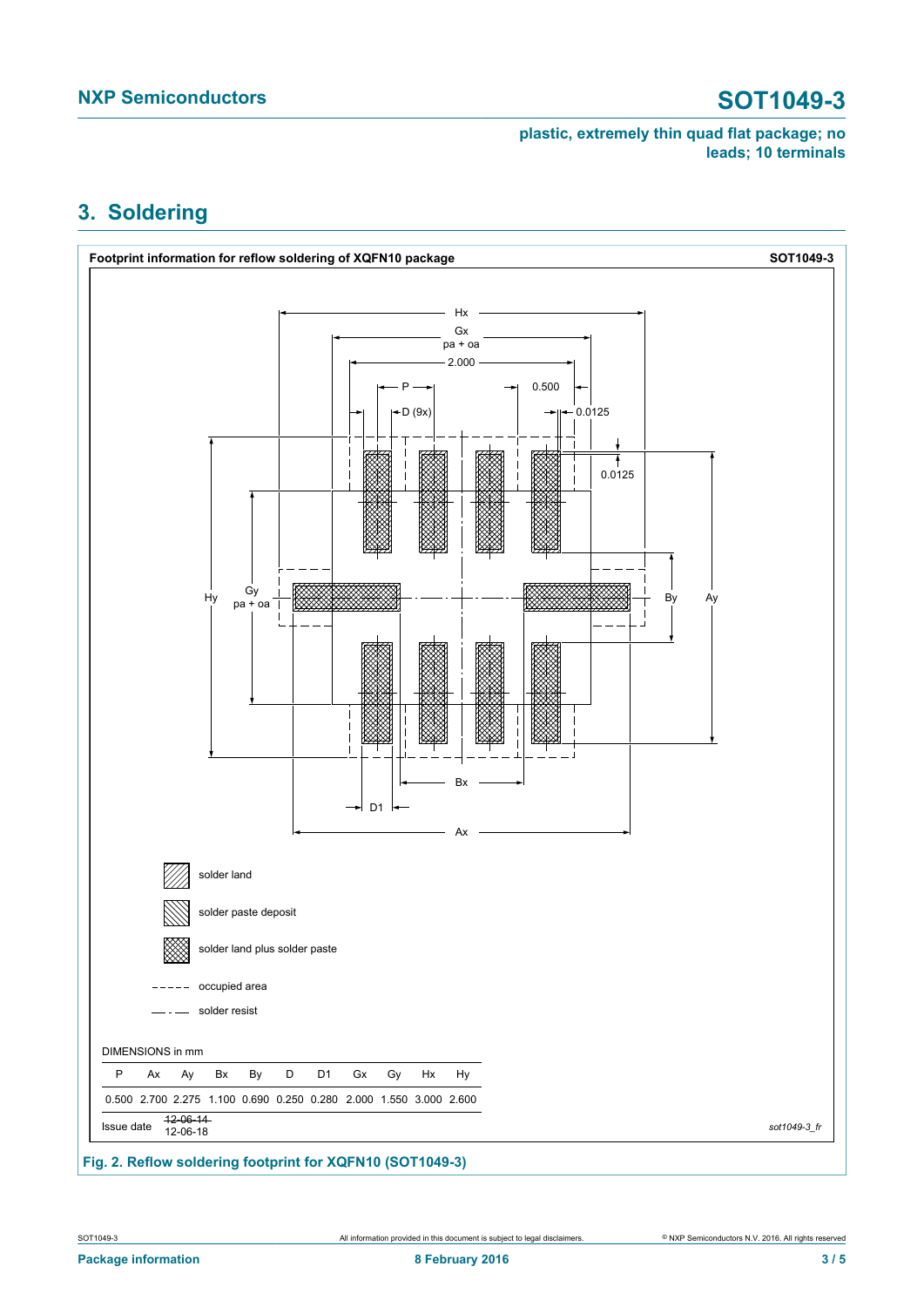# <span id="page-3-0"></span>**4. Legal information**

### **Disclaimers**

**Limited warranty and liability** — Information in this document is believed to be accurate and reliable. However, NXP Semiconductors does not give any representations or warranties, expressed or implied, as to the accuracy or completeness of such information and shall have no liability for the consequences of use of such information. NXP Semiconductors takes no responsibility for the content in this document if provided by an information source outside of NXP Semiconductors.

In no event shall NXP Semiconductors be liable for any indirect, incidental, punitive, special or consequential damages (including - without limitation lost profits, lost savings, business interruption, costs related to the removal or replacement of any products or rework charges) whether or not such damages are based on tort (including negligence), warranty, breach of contract or any other legal theory.

Notwithstanding any damages that customer might incur for any reason whatsoever, NXP Semiconductors' aggregate and cumulative liability towards customer for the products described herein shall be limited in accordance with the *Terms and conditions of commercial sale* of NXP Semiconductors.

**Right to make changes** — NXP Semiconductors reserves the right to make changes to information published in this document, including without limitation specifications and product descriptions, at any time and without notice. This document supersedes and replaces all information supplied prior to the publication hereof.